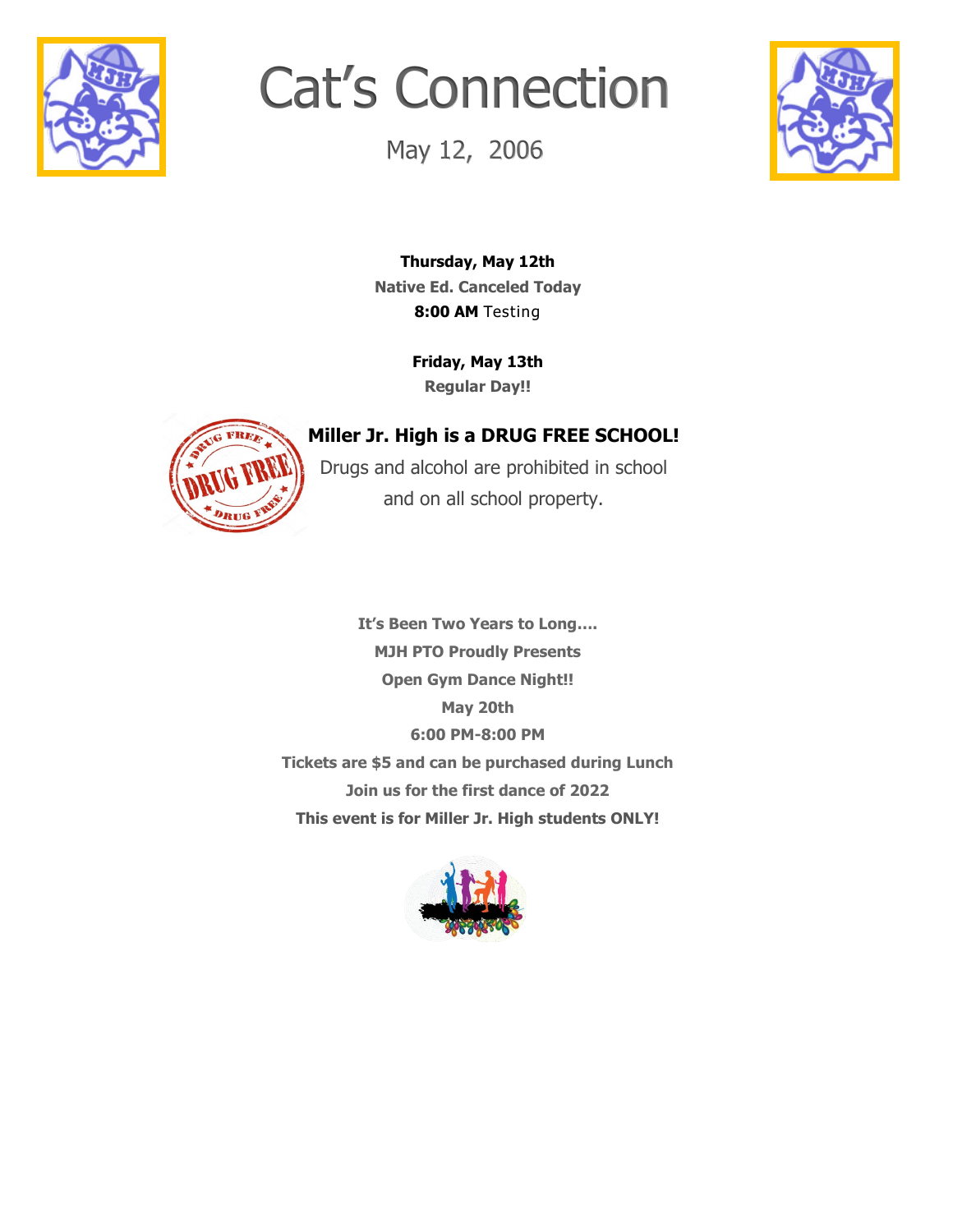

Cat's Connection

May 12, 2006



### **Prevention Club Members are hiding Drug Fact Cards around the school.**

During the month of May you have a chance to find five (5) different cards. When you find a card turn it in to Room 104 (that's Mr. Bushman's office). Cards turned in will receive a prize. Good Luck!

**Can you die if you use drugs?** Yes, deaths from drug overdose have been rising steadily over the last decade, largely due to increases in misuse of opioids.

In addition, death can occur from the long-term effects of drugs. For example, long term use of tobacco products can cause cancer, which may result in death

If you haven't signed up for the **8th Grade Celebration** there is still time.

This is open to all 8th grade students in the Aberdeen School District.

Sign-up/Student Contract Forms are in the Office.

Take your family to the ballgame! Sunday, June 19th watch the M's at T-Mobile Park take on the Angels. Here is the Zoom Link to pay for your tickets:

[https://www.venmo.com/u/MJHPTO](mailto:https://www.venmo.com/u/MJHPTO)

**ALL PHONES MUST BE PUT IN A YONDR POUCH. IF YOU HAVE MISPLACED OR LOST YOUR YONDR POUCH YOU CAN TAKE YOU PHONES TO THE OFFICE TO BE HELD UNTIL THE END OF THE DAY. RANDOM CLASSROOM CHECKS ARE HAPPENING DAILY.**

**Student Athletes:** Any student that fails 2 classes or more at Miller during 8th grade will be ineligible to play Fall Sports at AHS. You will have to sit out 4 weeks worth of games at AHS. Make sure you pass your classes so you can play!

Be Respectful, responsible and safe.